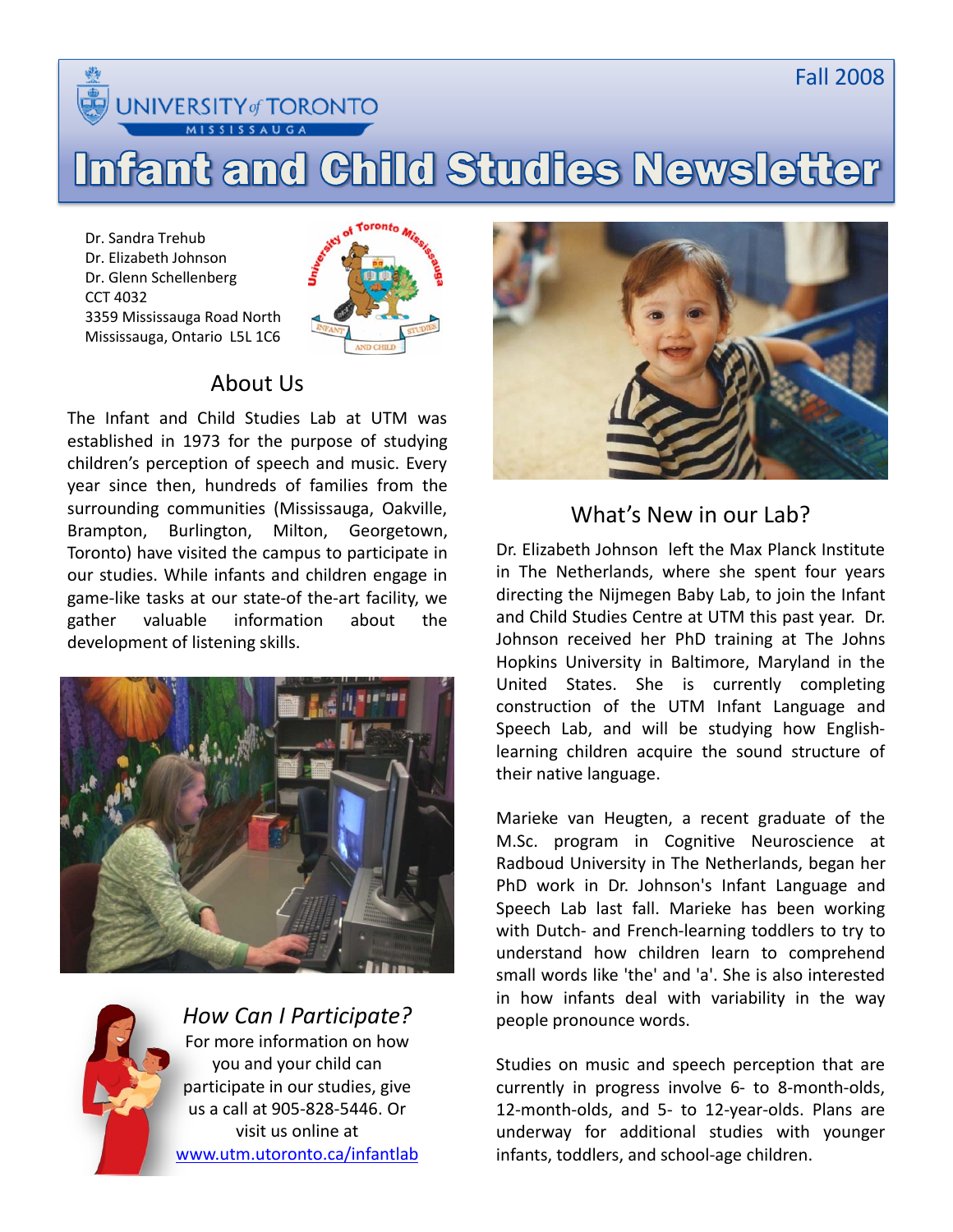

## Infants match voices with moving faces

Facial gestures as well as vocal sounds provide cues to the content of speech and to the identity of the speaker. Recently we demonstrated that infants who are 6-8 months of age perform the remarkable feat of matching the voice of an unfamiliar speaker with the moving face of that speaker. However, neither infants nor adults can match a singing voice with the singer's visual image.

#### Detecting changes to unfamiliar melodies

We have demonstrated that infants can detect subtle pitch and rhythmic changes in a melody. It has become clear, however, that some methods are successful in revealing such skills and others are unsuccessful. Much trial and error goes into figuring out which methods work best for infants of different ages.



#### Distinguishing up from down

The general belief is that most children cannot identify the direction of pitch change (up or down) until they are at least 7 years of age. We found, however, that 5- and 6-year-olds could successfully identify whether one pitch was higher or lower than another. By 8 years of age, children are as accurate as adults in judging the direction of pitch change, even when the pitch changes are tiny.



#### Variability in word sounds

Recent studies suggest that if a 7.5 month old hears a male speaker say 'dog', and then hears a female speaker say 'dog', then the infant will have a hard time realizing that the male and female speaker are saying the same word. Presumably, this is because the word 'dog' sounds very different when it is spoken by a male as opposed to a female (for example, females tend to have a much higher pitched voice than males). In the Infant Language and Speech Lab, we are interested in understanding how infants learn to cope with this variability in the way words sound when spoken by different individuals.

#### Infants' musical tastes

Even with unfamiliar music, it is relatively easy to predict which musical pieces adults will like and which they will dislike. At present, we are studying whether infants' likes and dislikes are similar to ours. Similarities reveal which preferences arise from our nature. Differences reveal the kinds of preferences that arise from our history of music listening.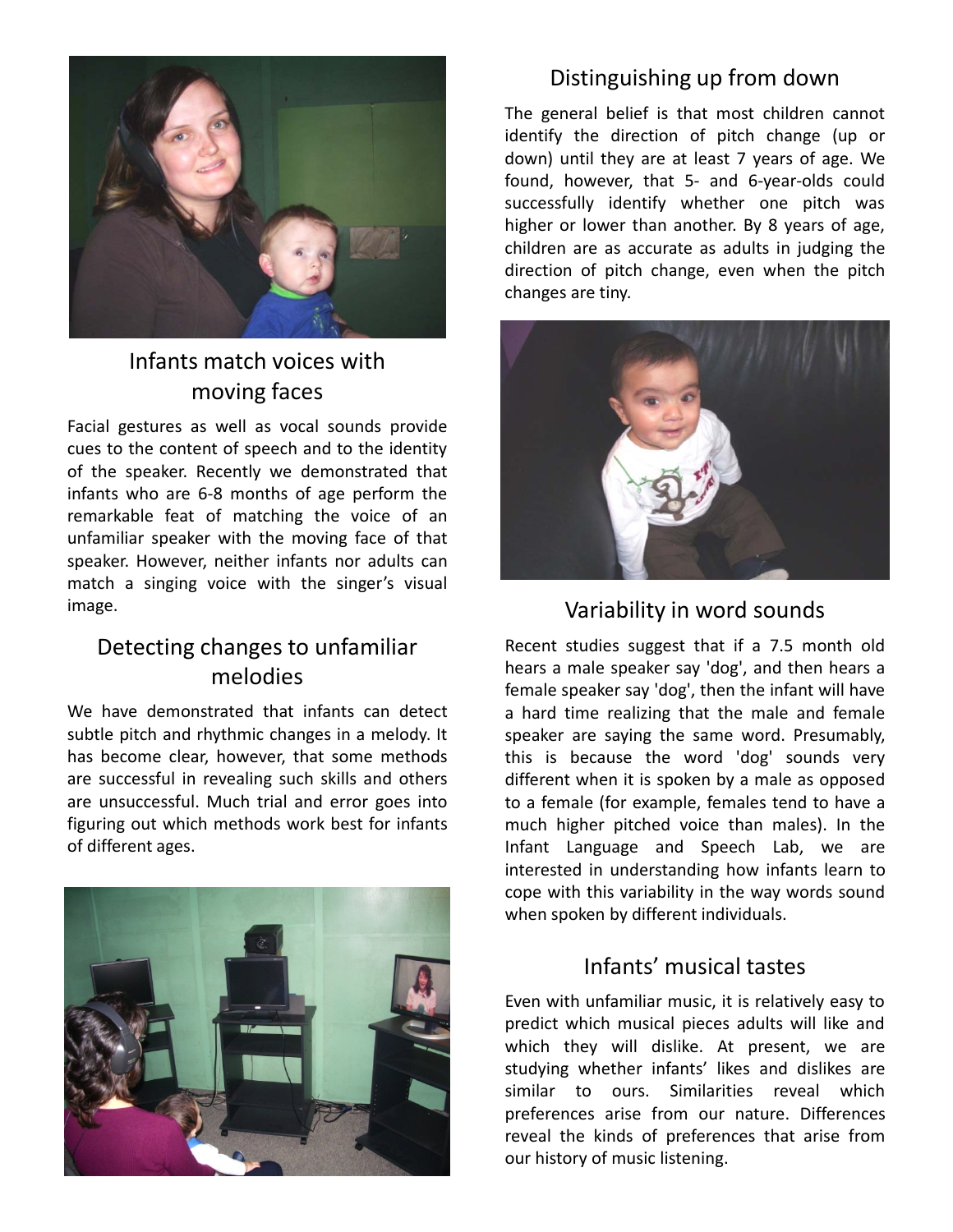# Did You Know?

Newborns prefer the sound of their mother's voice to that of a stranger.

Newborns prefer to listen to their native language over another language.

Infants prefer infant-directed speech to a d ult-dire cted speech.

Infants prefer infant-directed singing to infant-directed speech.

See page 4, "References," to learn more about th e so urc e of this inform a tion.

# Recognizing word boundaries in speech

Have you ever noticed that when you listen to someone speak in a foreign language, it is difficult to tell where one word ends and the next begins? You may have also felt that people you hear speaking in other languages speak incredibly fast and slur all of their words. This is because the speech signal does not contain any fully reliable cues to word boundaries. In other words, there are no little silences between words. Instead, words are spoken so that they blend into one another. In fact, it is only possible to hear speech as a string of individual words if you are familiar with the sound structure of the language you are hearing. In the Infant Language and Speech lab, we are interested in how infants learn to hear their native language as a string of individual words. Recent studies suggest that they begin to do so by 7 to 10 months of age.





## Monolingual and bilingual children!!

We investigated bilingual and monolingual children's ability to decipher distorted speech. Bilingual children who had English as a second language performed more poorly on this task than monolingual English-speaking children. We also found that bilingual children had more difficulty than monolingual children perceiving speech in noisy backgrounds. These disadvantages are obviously minor compared to the numerous advantages of bilingualism.

## Children's memory for pitch

Children remember the theme music that accompanies familiar TV programs. They also remember the pitch level at which they usually hear such music. For example, we demonstrated that children could distinguish original versions of the theme songs of TV programs from versions that were shifted upward or downward in pitch. By studying a group of children in Japan, we found that their memory for the pitch of familiar music was more accurate than that of Canadian children. Japanese children's greater experience with music in and out of school is likely to account for their superior pitch memory. In fact, children of Asian origin who are reared in Canada perform much like Canadian children.